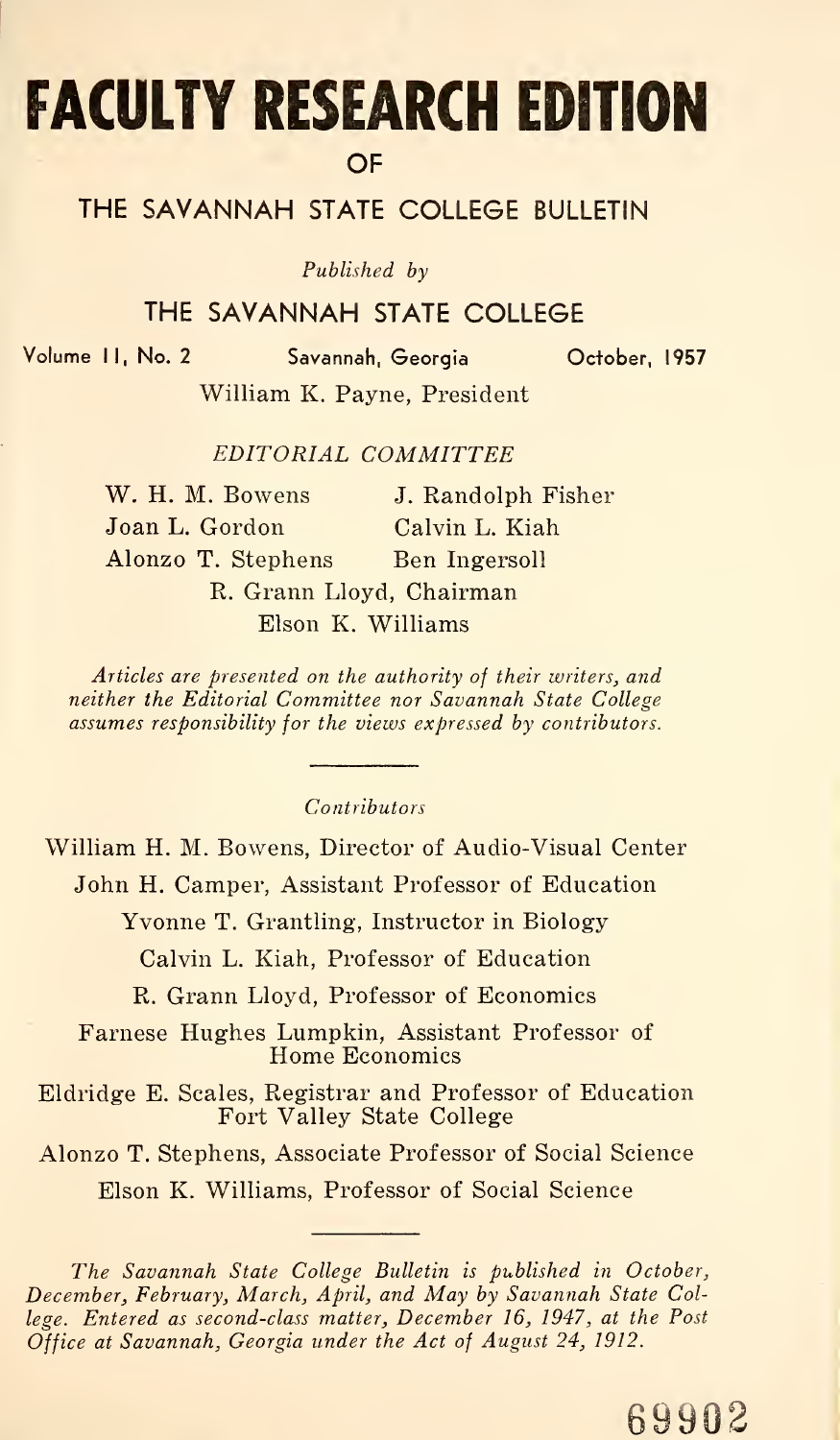## TABLE OF CONTENTS

|                                                                                                                                                  | Page           |
|--------------------------------------------------------------------------------------------------------------------------------------------------|----------------|
| Research Note on the Methodology<br>Employed in Training Interviewers<br>for a Study Utilizing the Intensive<br>R. Grann Lloyd<br>John H. Camper | $\overline{5}$ |
| The Role of the Ectodermal Crest in<br>the Developing Wing of the Chick<br>Yvonne T. Grantling                                                   | 8              |
| A Report of the Persistence of a<br>Group of Entering College<br>Freshmen<br>Eldridge E. Scales                                                  |                |
| The United Nations: A Scheme for<br>Peace in Our Time.<br>20<br>Alonzo T. Stephens                                                               |                |
| Serviceability and Suitability of<br>36<br>Denim<br>Farnese Hughes Lumpkin                                                                       |                |
| The Status of Audio-Visual Educa-<br>tion in Florida's Accredited Negro<br>William H. M. Bowens                                                  |                |
| A Study of the Personnel of the Sen-<br>ate in the Eighty-Fourth Congress,<br>Elson K. Williams                                                  |                |
| Research as a Technique in Curricu-<br>Calvin L. Kiah                                                                                            | 72             |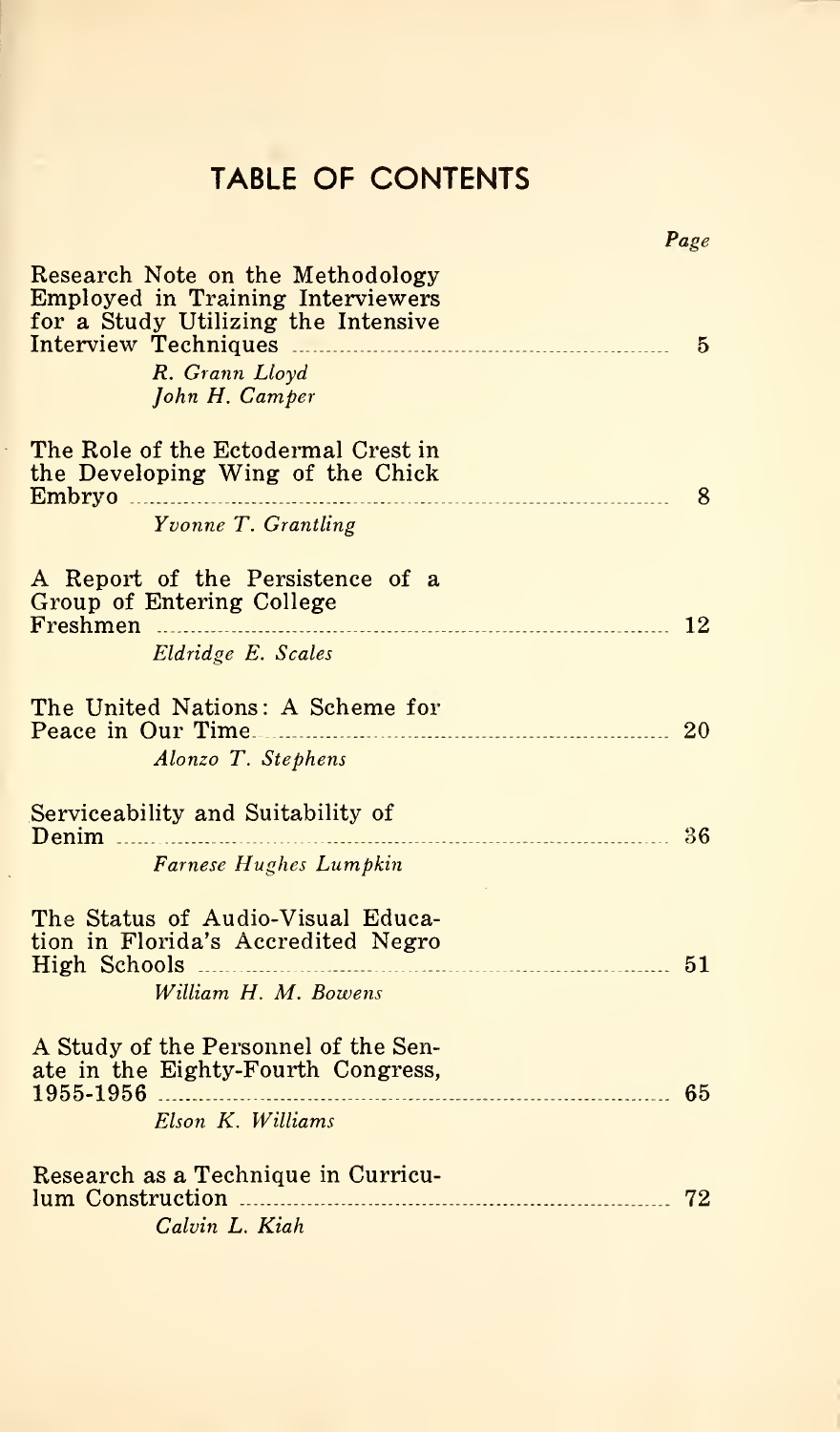# The Status of Audio-Visual Education In Florida's Accredited Senior Negro High Schools and Accredited Vocational High Schools "^

By W. H. M. Bowens

#### Nature of the Survey

Eighty-eight checklist-type questionnaires were mailed to the 88 Negro accredited senior high schools and vocational high schools listed in the October 1956, Florida Educational Directory, published by the Florida State Department of Education. Forty or 45.5 percent of the questionnaires were returned. The questionnaires were mailed in April 1956. By the end of May 1957, 39 returns had been received. An additional questionnaire was received in early June 1957.

The purpose of this survey was to determine the status of Audio-Visual Education in the 88 schools surveyed with a view toward helping Negro teacher-training institutions in the area involved to set up more effective audio-visual training programs.

Florida has 67 counties ; returns were received from 27 or 40.3 percent of the State's counties. Of these, four or ten percent of the 40 questionnaires returned came from the most populous county in the state—Dade—of which Miami is the County Seat.

Three or 7.5 per cent of the 40 returns came from Escambia county of which Pensacola is the county seat and two returns each were received from Broward, Lake, Leon, Marion, Orange, Polk and Volusia counties. Eighteen counties returned one questionnaire each.

As the map on page two shows, the returns were welldistributed over the entire state, with the largest number coming from the northern part of the state. One return was received from the southernmost county in the state— Monroe.

<sup>\*</sup>This article is the third in a series on the status of Audio-Visual Education in Georgia and neighboring states. The first two articles dealt with the status of A-V Education in Georgia and South Carolina accredited high schools respectively.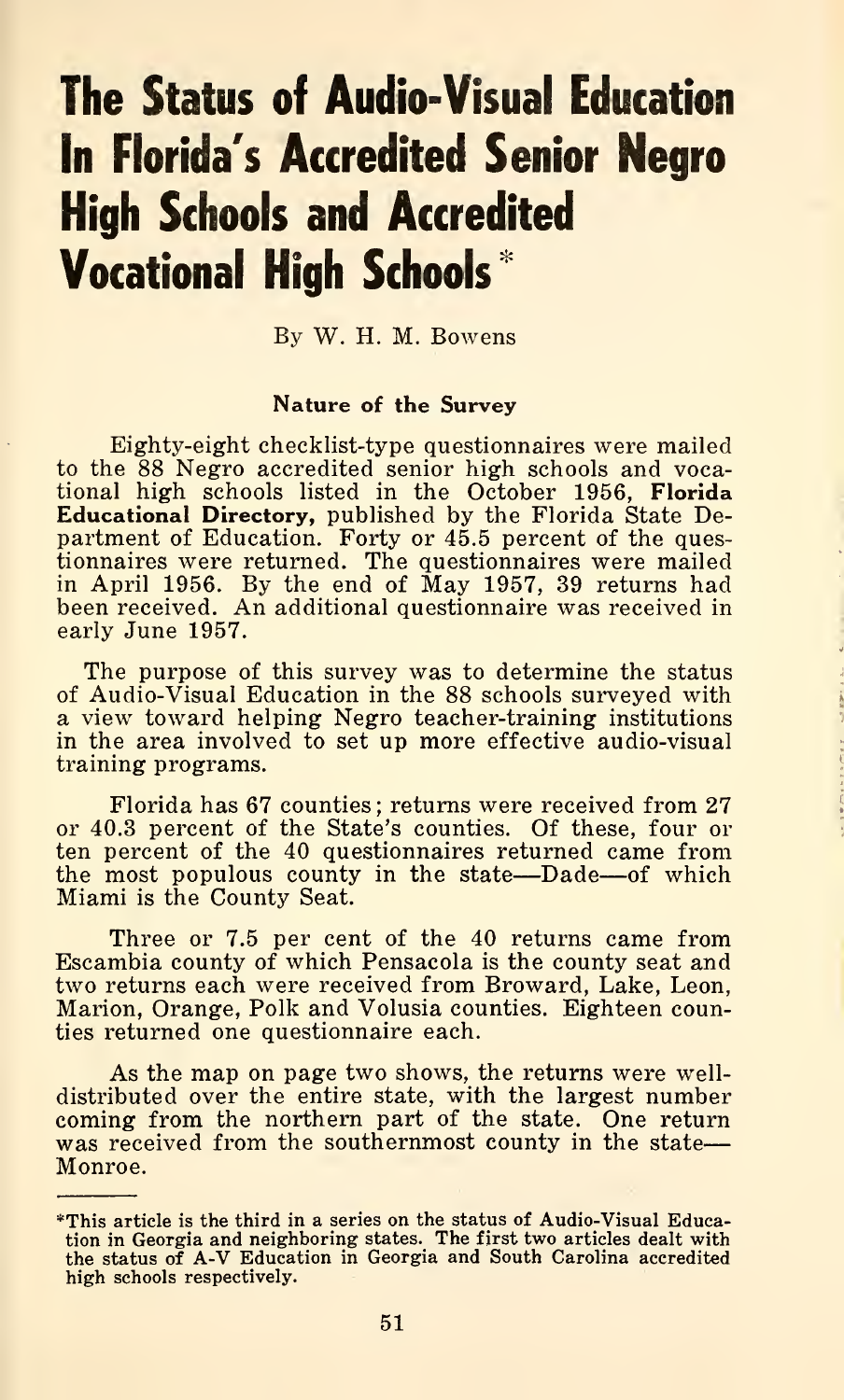The information sought through the questionnaire involved the following areas:

- 1. Organization of the Audio-Visual Program
- 2. Equipment owned
- 3. Materials produced by the individual school for classroom use.
- 4. Methods of procuring audio-visual materials
- 5. Functions of the audio-visual program
- 6. Budgets and methods of obtaining them
- 7. Promotional and developmental programs

#### OUTLINE MAP OF FLORIDA SHOWING POSITIONS OF COUNTIES



#### **Organization**

According to Weaver and Bollinger

If a visual program is to function efficiently, it must be properly organized and managed regardless of the size . . . The problems of organization and admin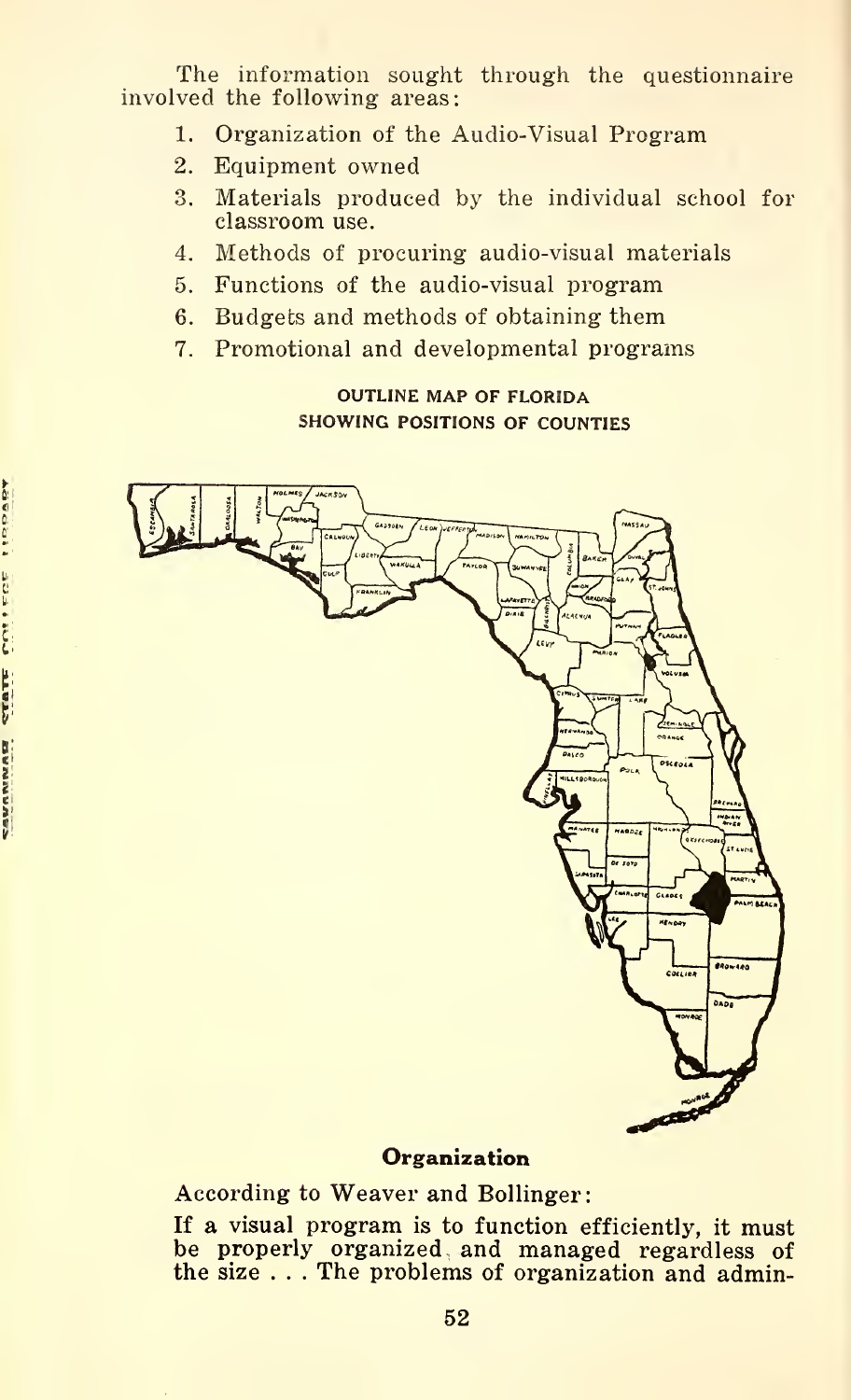istration of a visual aids program are very much the same whether they are those of a single school or a city system. These problems differ only in magnitude, not in kind.<sup>1</sup>

In short, if an audio-visual program is to be effective, it must be well organized and administered, with someone permanently responsible for these functions. Florida schools are apparently aware of this fact, because, according to the data,  $27$  or 67.5 per cent of the 40 responding schools have audio-visual directors and coordinators. The same number have audio-visual committees. Furthermore, only 6 or 15 per cent of the <sup>40</sup> responding schools had no director or no committee. In other words <sup>34</sup> or <sup>85</sup> per cent of the schools responding had directors or committees or both. (See Table <sup>I</sup> below).

TABLE I—SCHOOLS HAVING AUDIO-VISUAL DIRECTORS AND COMMITTEES

|                                                                                                                                                                                                                 | Yes |             | No  |             | $NA*$                  |              |
|-----------------------------------------------------------------------------------------------------------------------------------------------------------------------------------------------------------------|-----|-------------|-----|-------------|------------------------|--------------|
|                                                                                                                                                                                                                 | No. | Per<br>cent | No. | Per<br>cent | No.                    | Per<br>cent  |
| 1. Do you have an Audio-<br>Visual Director?                                                                                                                                                                    | 27  | 67.5        | 13  | 32.5        | $\theta$               | $\mathbf{0}$ |
| 2. Has Your Director had<br>special training?                                                                                                                                                                   | 18  | 45.0        | 18  | 45.0        | $\boldsymbol{\Lambda}$ | 10.0         |
| 3. Do you have an A-V<br>Committee?<br>the control of the control of the                                                                                                                                        | 27  | 67.5        | 13  | 32.5        | $\theta$               | $\mathbf{0}$ |
| 4. Are all Departments or<br>Subject-Matter Areas<br>represented on your<br>committee?<br><b>Contract Contract Contract Contract Contract Contract Contract Contract Contract Contract Contract Contract Co</b> | 19  | 47.5        | 16  | 40.0        | 5                      | 12.5         |

\*NA—No Answer

Another aspect of organization is the place of utilization of materials and equipment by teachers and others. There are several possibilities here. The most ideal is to have every classroom equipped for using audio-visual materials and equipment. Other possibilities are to have one classroom adequately equipped in each building where there are several buildings on a campus; to have one audiovisual room on each floor in case of multi-storied buildings or to have one central room used by the entire school. The latter arrangement is the least desirable due to unavoidable scheduling problems as well as the inconvenience of moving from the classroom to a central center.

<sup>^</sup>Gilbert G. Weaver and Elroy W. Bollinger, Visual Aids: Their Con-struction and Use, (New York, publisher 1949) pp. 288-289.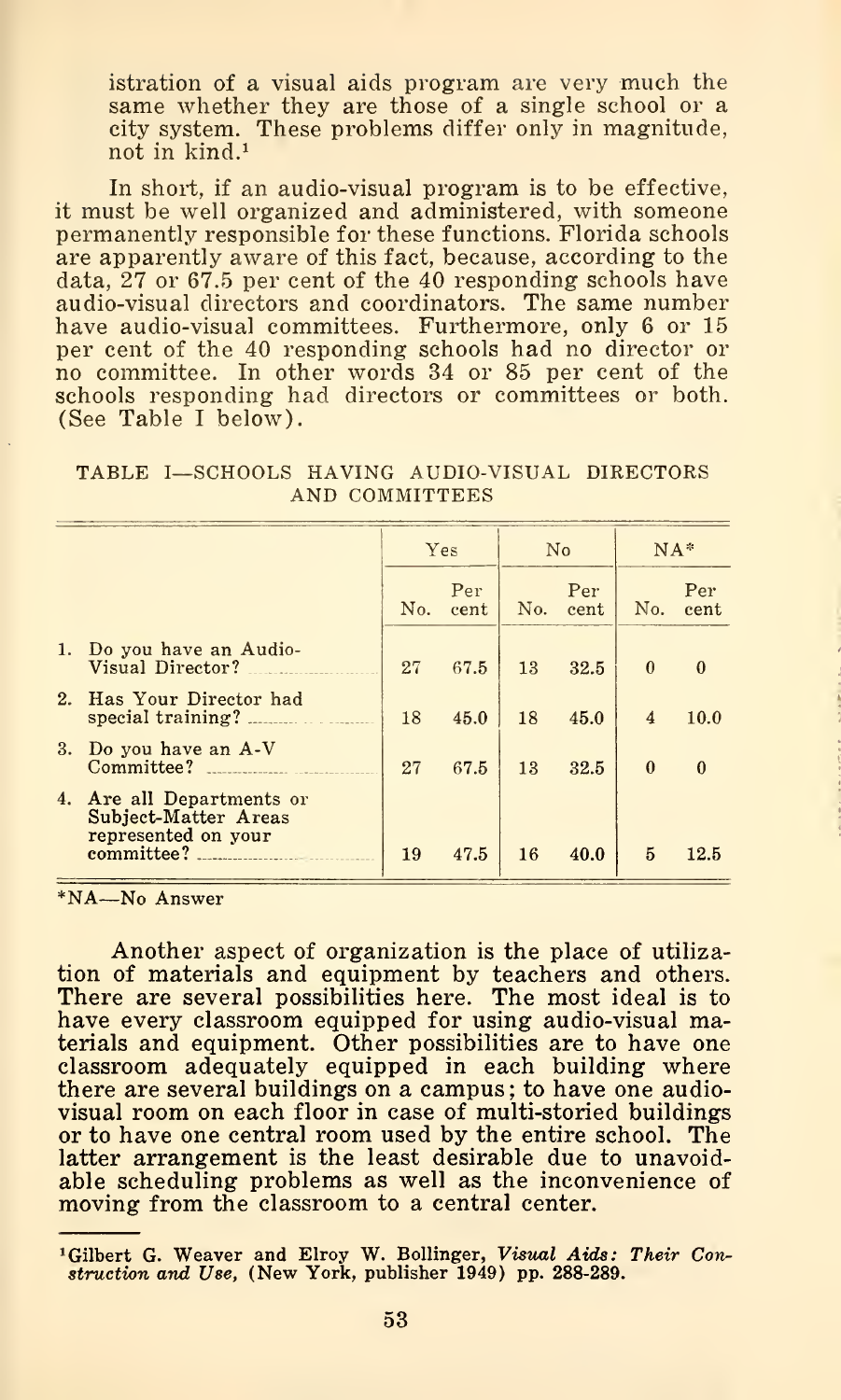Only nine or 22.5 per cent of the responding schools stated that every room in their respective schools was equipped for using motion pictures, slides, filmstrips and other projected audio-visual materials. On the other hand more than half  $(23 \text{ or } 57.5\%)$  of the responding schools stated that they had one central audio-visual room which was used by the entire school. According to the Department of Audio-Visual Instruction of the National Education Association, in one of their special booklets on various phases of audio-visual education, central audio-visual ''rooms are a hmdrance to the school program and have been condemned by modern educators.<sup> $\dot{v}_2$ </sup> In short this is not a desirable practice.

Twenty-five or 62.5 per cent of the responding schools stated that they had several buildings on their campuses, however, only 9 or 22.5 per cent (as previously stated) indicated that every room in their respective schools was audio-visually equipped.

Audio-visual specialists unanimously agree that the best place to use audio-visual materials and equipment is in the classroom. They also agree rather emphatically that school auditoriums should not be used for audio-visual teaching, because students tend to feel that they are being entertained rather than educated in an auditorium. cording to the Audio-Visual Education Association of California, auditoriums are acceptable for special occasions, such as Washington's Birthday or Fire Prevention Week, but should not be used for general classroom teaching.<sup>3</sup> How do the 40 responding schools stand on the matter of the use of auditoriums for teaching purposes? Far too many use it for teaching—<sup>25</sup> or 62.5 per cent. Eight of the 40 responding schools or 20 per cent use the auditorium as an audio-visual center.

Housing is another phase of audio-visual organization and administration. Two points of view pervade present thinking on this matter. One is that audio-visual materials and equipment should be housed in the school library and checked out and used the same as books, magazines and other traditional library equipment. In short, they should be a part of the library, administered by the library staff. The other is that audio-visual materials should be housed and administered independently.

Florida schools apparently believe in the library housing school of thought because 27 or 67.5 per cent of the responding schools stated that their AV Centers were housed in the library. Two additional schools stated that

<sup>-</sup>Planning Schools for Use of Audio-Visual Materials: No. 3, AV Instructional Materials Center (Department of A-V Instruction of the NEA,

Washington, D. C. 1954.) p. 5.<br><sup>3</sup>Setting Up Your Audio-Visual Education Program (AV Education Association of California) (Stanford University Press) 1949, pp, 16-17.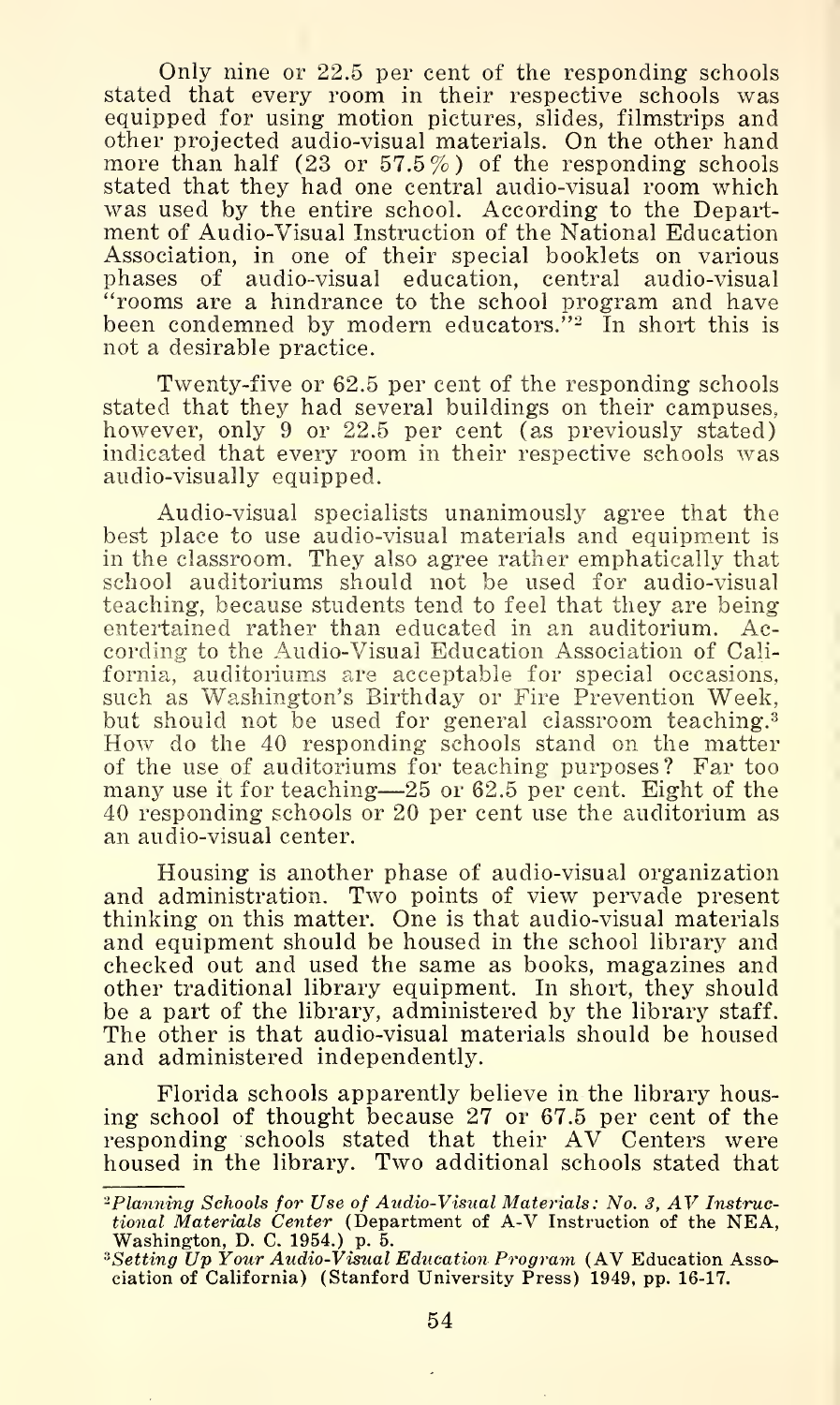their centers were housed in the library office annex and adjacent to the library. Only two schools or 5 per cent reported that their centers were housed in the principal's office (generally, considered undesirable) while one each stated that their centers were housed in (1) the record room, (2) a special room, (3) the related study classroom, (4) the social science classroom, (5) the supervisor's office, and (6) the county materials center. (See Table II below). Three schools or  $7.5$  per cent did not answer this question.

#### TABLE II—HOUSING OF THE AUDIO-VISUAL CENTER IN <sup>40</sup> FLORIDA ACCREDITED NEGRO HIGH SCHOOLS

|    |                             | $N_{\Omega}$ | Percent |
|----|-----------------------------|--------------|---------|
|    | Library                     | 27           | 67.5    |
| 2. | No Answer                   |              | 7.5     |
| 3. | Principal's Office          |              | 5.0     |
|    |                             |              | $2.5\,$ |
| 5. |                             |              | 2.5     |
| 6. | Record Room                 |              | $2.5\,$ |
|    |                             |              | $2.5\,$ |
| 8. |                             |              | 2.5     |
| 9. | Social Science Classroom    |              | 2.5     |
|    |                             |              | 2.5     |
|    | 11. County Materials Center |              | 2.5     |
|    | Totals                      |              | 100 በ   |

#### **Equipment**

 $\begin{array}{c} \frac{1}{2} \\ \frac{1}{2} \end{array}$ 

The number of students in an individual school is very important in determining the equipment needs of that school, as well as the type of program and the equipment preferences of individual teachers. According to Hartsell and Norford, the Audio-Visual Commission on Public Information recommends the following basic minimum equipment:

- 1. 16mm. Sound Projectors—<sup>1</sup> per <sup>300</sup> students or major fraction thereof; at least one for each building.
- 2. Filmstrip and 2" <sup>x</sup> 2" projector—<sup>1</sup> per <sup>200</sup> students or a major fraction thereof; at least one per building.
- 3. Opaque Projector—<sup>1</sup> per building (one must be equipped to handle  $3\frac{1}{4}$ " x 4" slides).
- 4. Record Players (3 speed) —<sup>1</sup> per first school-year class ; <sup>1</sup> per five other classrooms ; at least two per building.
- 5. Tape Recorders—<sup>1</sup> per <sup>300</sup> students or major fraction: at least one per building.
- 6. AM-FM Radio and TV All-Channel Receivers— (where appropriate program materials are avail-

SAVANNAH STATE COLLEGE LIBRARY 9 90 $\chi$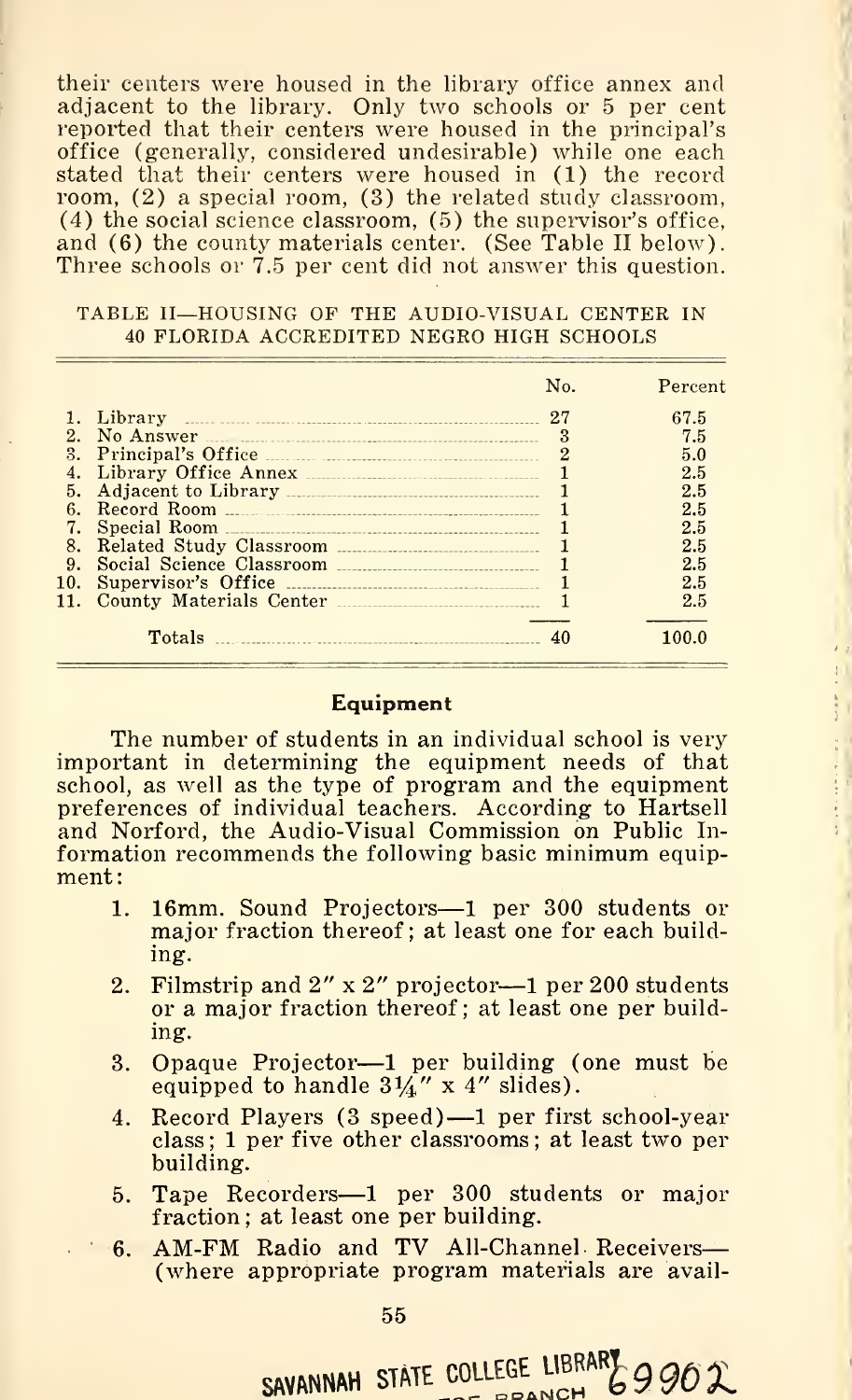able) <sup>1</sup> radio per five classrooms; at least one TV set per building.

- 7. Overhead Projector (7" <sup>x</sup> 7" or larger) —<sup>1</sup> per building.
- 8. Screens (square  $60'' \times 60''$  or larger) 1 per each two classrooms.<sup>4</sup>

The survey showed that the 40 responding schools<br>owned more record players—132 or 3.3 players per school owned more record players—132 or 3.3 players per school<br>—than any other type of equipment. Thirty-nine or 97.5<br>per cent of the 40 schools owned these 132 record players. Thirty-eight or 95 per cent of the schools owned 78 filmstrip projectors; 39 or 97.5 per cent owned 52 motion picture projectors; 33 or 82.5 per cent owned 49 tape re corders; 32 or 80 per cent owned 64 microphones and 28 or 70 per cent owned 35 public address systems. Next in order of number of pieces of equipment owned were com-<br>bination filmstrip and slide projectors; AM-FM radio sets, opaque projectors, central sound systems, disc recorders, lantern slide projectors, motion-picture cameras, 2" x 2" slide projectors, still picture cameras, overhead projectors, stereo viewers, all-channel TV, enlargers and darkroom equipment, wire recorders and microprojectors (See Table III below).

TABLE III—EQUIPMENT OWNED BY <sup>40</sup> FLORIDA ACCREDITED NEGRO HIGH SCHOOLS

| Total                                                                       |                                                                                                                                                                                                                                                                                                                                                                                                        |                                                                                  | <b>Schools Owning</b>                                                        |
|-----------------------------------------------------------------------------|--------------------------------------------------------------------------------------------------------------------------------------------------------------------------------------------------------------------------------------------------------------------------------------------------------------------------------------------------------------------------------------------------------|----------------------------------------------------------------------------------|------------------------------------------------------------------------------|
| No.                                                                         |                                                                                                                                                                                                                                                                                                                                                                                                        |                                                                                  | Percentage                                                                   |
|                                                                             | $3.3\,$                                                                                                                                                                                                                                                                                                                                                                                                | 39                                                                               | 97.5                                                                         |
| 78                                                                          | 1.9                                                                                                                                                                                                                                                                                                                                                                                                    | 38                                                                               | 95.0                                                                         |
| 64                                                                          | 1.6                                                                                                                                                                                                                                                                                                                                                                                                    | 32                                                                               | 80.0                                                                         |
| 52                                                                          | 1.3                                                                                                                                                                                                                                                                                                                                                                                                    | 39                                                                               | 97.5                                                                         |
| 49                                                                          | $1.2\,$                                                                                                                                                                                                                                                                                                                                                                                                | 33                                                                               | 82.5                                                                         |
| 35                                                                          | .90                                                                                                                                                                                                                                                                                                                                                                                                    | 28                                                                               | 70.0                                                                         |
|                                                                             |                                                                                                                                                                                                                                                                                                                                                                                                        |                                                                                  |                                                                              |
| 28                                                                          | .70                                                                                                                                                                                                                                                                                                                                                                                                    | 19                                                                               | 47.5                                                                         |
| 22                                                                          | .55                                                                                                                                                                                                                                                                                                                                                                                                    | 15                                                                               | 37.5                                                                         |
| 16                                                                          | .40                                                                                                                                                                                                                                                                                                                                                                                                    | 15                                                                               | 37.5                                                                         |
| 17                                                                          |                                                                                                                                                                                                                                                                                                                                                                                                        | 14                                                                               | 35.0                                                                         |
| 14                                                                          |                                                                                                                                                                                                                                                                                                                                                                                                        | $\overline{7}$                                                                   | 17.5                                                                         |
|                                                                             |                                                                                                                                                                                                                                                                                                                                                                                                        |                                                                                  |                                                                              |
|                                                                             |                                                                                                                                                                                                                                                                                                                                                                                                        |                                                                                  | 15.0                                                                         |
|                                                                             |                                                                                                                                                                                                                                                                                                                                                                                                        |                                                                                  | 15.0                                                                         |
|                                                                             |                                                                                                                                                                                                                                                                                                                                                                                                        |                                                                                  | 7.5                                                                          |
|                                                                             |                                                                                                                                                                                                                                                                                                                                                                                                        |                                                                                  | 7.5                                                                          |
|                                                                             |                                                                                                                                                                                                                                                                                                                                                                                                        |                                                                                  | 5.0                                                                          |
|                                                                             |                                                                                                                                                                                                                                                                                                                                                                                                        |                                                                                  | 2.5                                                                          |
|                                                                             |                                                                                                                                                                                                                                                                                                                                                                                                        |                                                                                  | 2.5                                                                          |
|                                                                             |                                                                                                                                                                                                                                                                                                                                                                                                        |                                                                                  |                                                                              |
|                                                                             |                                                                                                                                                                                                                                                                                                                                                                                                        |                                                                                  | 2.5                                                                          |
|                                                                             |                                                                                                                                                                                                                                                                                                                                                                                                        |                                                                                  | 2.5                                                                          |
| 1                                                                           |                                                                                                                                                                                                                                                                                                                                                                                                        |                                                                                  | 2.5                                                                          |
| Combination Filmstrips and<br>Lantern Slide<br><b>Enlarger and Darkroom</b> | 16mm SMP Projectors<br>PA Systems <u>______________________</u><br>2" x 2" Slide Projectors<br>AM-FM Radio Sets<br>Central Sound System<br>Opaque Projectors<br>Projectors $3\frac{1}{4}$ " x $4$ "<br>8<br>$\boldsymbol{6}$<br>MP Cameras<br>$\overline{3}$<br>2" x 2" Slide Projectors<br>$\frac{3}{2}$<br>Still Picture Cameras<br>Overhead Projectors<br>1<br>Equipment $\ldots$<br>Wire Recorders | .43<br>.35<br>.20<br>.15<br>.08<br>.08<br>.05<br>.05<br>.03<br>.03<br>.03<br>.03 | $Average \_$<br>Per School<br>No.<br>6<br>6<br>$\frac{3}{2}$<br>$\mathbf{1}$ |

\*Horace C. Hartsell and Charles A. Norford, "Selecting Equipment or<br>Steve's Problem," Audio-Visual Instruction, Nov., 1956, p. 174.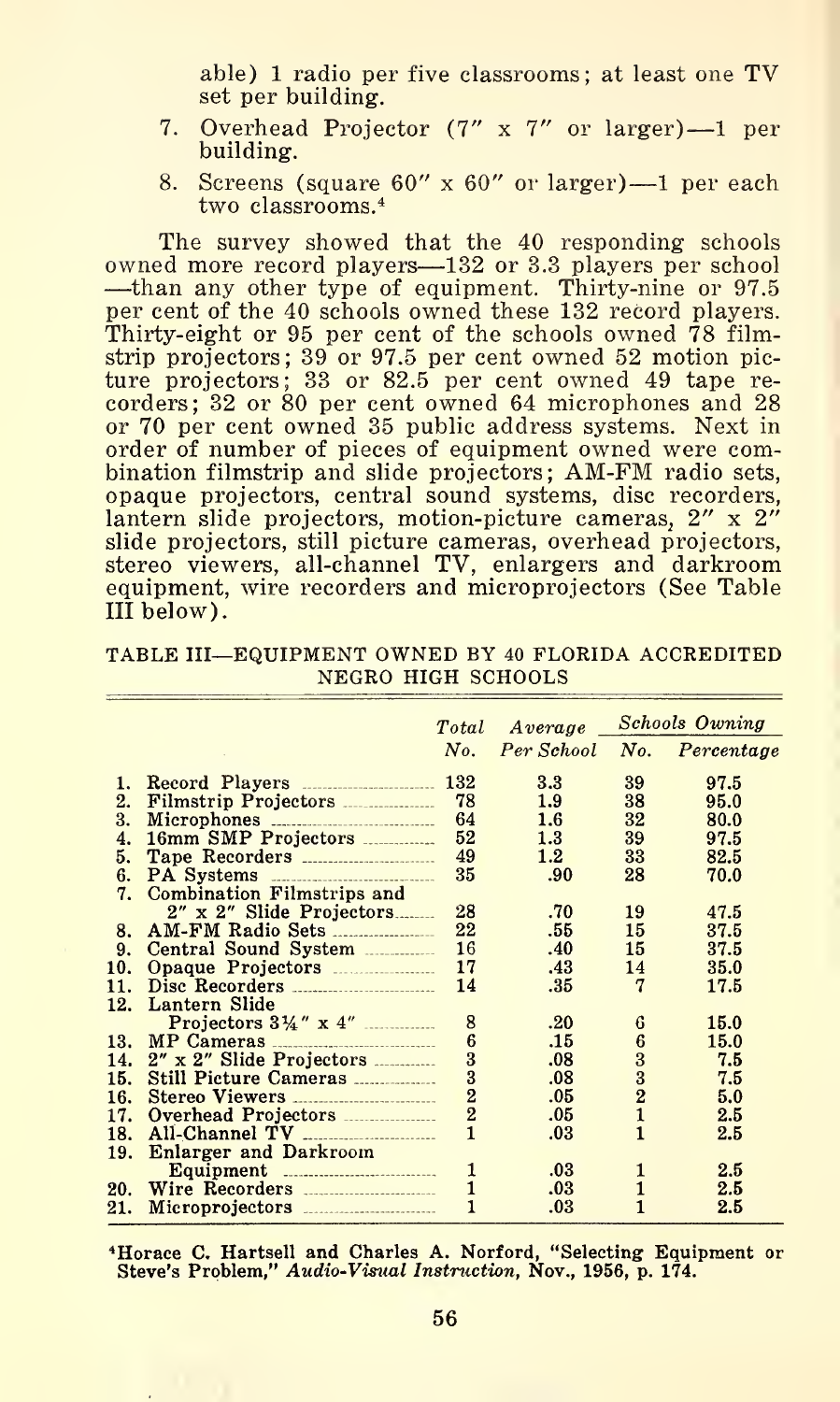The <sup>40</sup> schools surveyed had most of AVCPI's recom- mended basic equipment, with <sup>a</sup> few exceptions. No at tempt was made in this survey to determine the adequacy or inadequacy of equipment owned by the responding schools.

Many schools with limited budgets have developed their audio-visual programs through the use of certain teacher-produced materials such as posters, charts, flannelboards, still pictures and bulletin boards. Furthermore, audio-visual specialists generally agree that teachers should be able to produce some of these simpler types of materials.

Of the materials produced by teachers in the 40 re sponding schools, posters headed the list with 34 or 85 per cent indicating that they produced posters for teaching purposes. Sixteen or 40 per cent of the schools produce motion pictures of athletic contests and 9 or 22.5 per cent cent marcating that they produced posters for teaching<br>purposes. Sixteen or 40 per cent of the schools produce<br>motion pictures of athletic contests and 9 or 22.5 per cent<br>produce motion pictures for teaching purposes. Elev produce motion pictures for teaching purposes. Eleven or 27.5 per cent produce filmstrips and still pictures for teaching purposes while 12 or 30 per cent produce photographic slides and 7 or 17.5 per cent produce handmade lantern slides. Only 9 or 22.5 per cent of the responding schools indicated that they produce materials other than those aforementioned. Among other materials produced for teaching purposes, were maps, globes, bulletin boards, historical and natural displays, disc recordings, tape recordings, graphs, charts, collections of local objects and atlases.

The data indicate that some of these schools should explore the possibility of producing more of the less ex pensive audio-visual materials such as feltboards, photographic slides, filmstrips, lantern slides, still pictures, exhibits of local objects and other such inexpensive materials.

#### Procurement of Materials

Audio-visual materials may be procured by several methods—free loan, rental, purchase, donations and local production. The 40 responding schools were asked to indicate which method or methods they employed.

Of the 40 responding schools, 32 or 80 per cent get some materials on a free loan basis from industries, government agencies and other free loan sources. Eleven or 27.5 per cent procure some materials from the Florida State University Audio-Visual Center. Eight or 20 per cent borrow films from county audio-visual libraries, and the same number indicated that they buy some film and some filmstrips. One-hundred per cent of the responding schools indicated that they procure materials from at least one or more sources. Procurement, according to the survey, did not seem to constitute a major problem for the responding schools.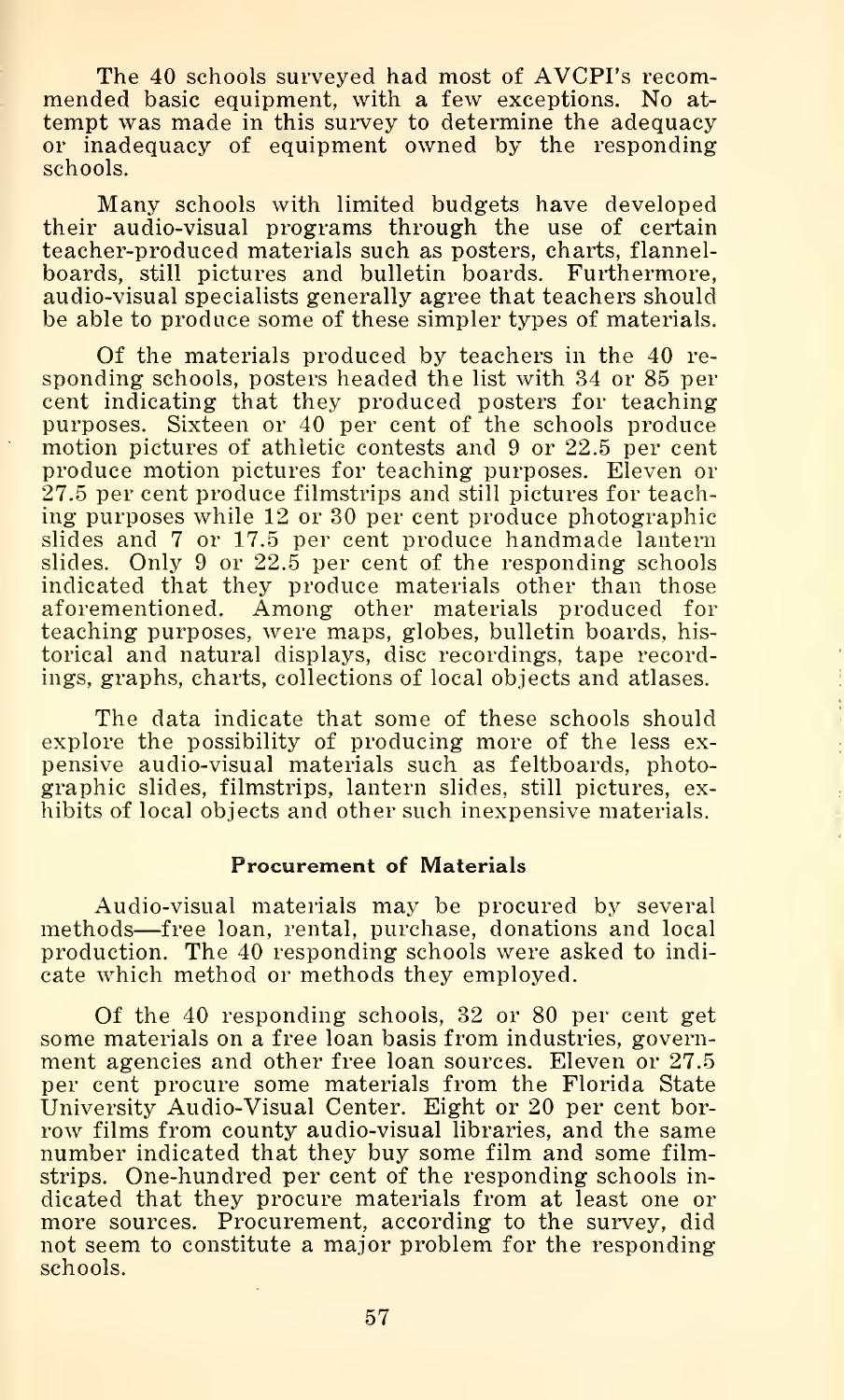#### Functions of the Audio-Visual Center

According to Margaret W. Divizia The audio-visual movement in American education has quickened and grown strong because its motivating quickened and grown strong because its motivating<br>force is service—service to people of all ages, and teachers of all subjects. Its equipment and materials are designed for one purpose, to serve the needs of education. Audio-visual departments exist to serve the schools which create them.<sup> $5$ </sup>

Service, then, is the primary and general function of any audio-visual center or department. This service may take varied and infinite forms. With this in mind, the 40 responding schools were asked to indicate the types of services rendered by their respective audio-visual centers or departments.

Table IV (below) indicates that 35 or 87.5 per cent of the responding schools have as their primary function the servicing of high school classes using visual aids, and assisting high school teachers in the selection of audio-visual materials. Thirty or 75 per cent assume responsibility for the selection and maintenance of all audio-visual equipment while 26 schools or 65 per cent conduct promotional programs in the most effective methods of using audio-visual materials in high schools. Nineteen or 47.5 per cent of the responding schools stated that their A-V Center or departments assist teachers in producing A-V materials and 10 or 25 per cent provide photographic services for all high responding school<br>ments assist teacl<br>or 25 per cent pi<br>school needs.

#### TABLE IV—FUNCTIONS OF THE AUDIO-VISUAL PROGRAM IN 40\* FLORIDA NEGRO ACCREDITED HIGH SCHOOLS

|                                                                                                | Yes |                             | $No$ $NA**$ |
|------------------------------------------------------------------------------------------------|-----|-----------------------------|-------------|
| 1. To serve high school classes using visual aids                                              | 35  |                             | - 3         |
| 2. To assist high school teachers in the selection                                             |     |                             |             |
|                                                                                                | 33  | $\mathcal{D}_{\mathcal{L}}$ |             |
| 3. To conduct a promotional program in the most<br>effective methods of using A-V materials in |     |                             |             |
|                                                                                                | 26  | 5                           | 8           |
| 4. To provide photographic service for all high                                                |     |                             |             |
|                                                                                                | 10  | 13                          | 16          |
| 5. To assume responsibility for selection and                                                  |     |                             |             |
| maintenance of all audio-visual equipment                                                      | 30  |                             | 8           |
| 6. To assist teachers in the production of A-V                                                 |     |                             |             |
|                                                                                                | 19  | 5                           | 15          |
|                                                                                                |     |                             | 36          |
|                                                                                                |     |                             | $\theta$    |
| 2. To secure A-V materials for school use                                                      |     | $\Omega$                    | $\Omega$    |

\*Note: one school had no A-V Center. \*\*No answer.

<sup>&#</sup>x27;Margaret W. Divizia, "Administration of an Audio-Visual Center," quoted in Charles F. Schuller, ed., The Scliool Administrator and His Audio-Visual Program, (Washington, D. C, 1949) p. 34.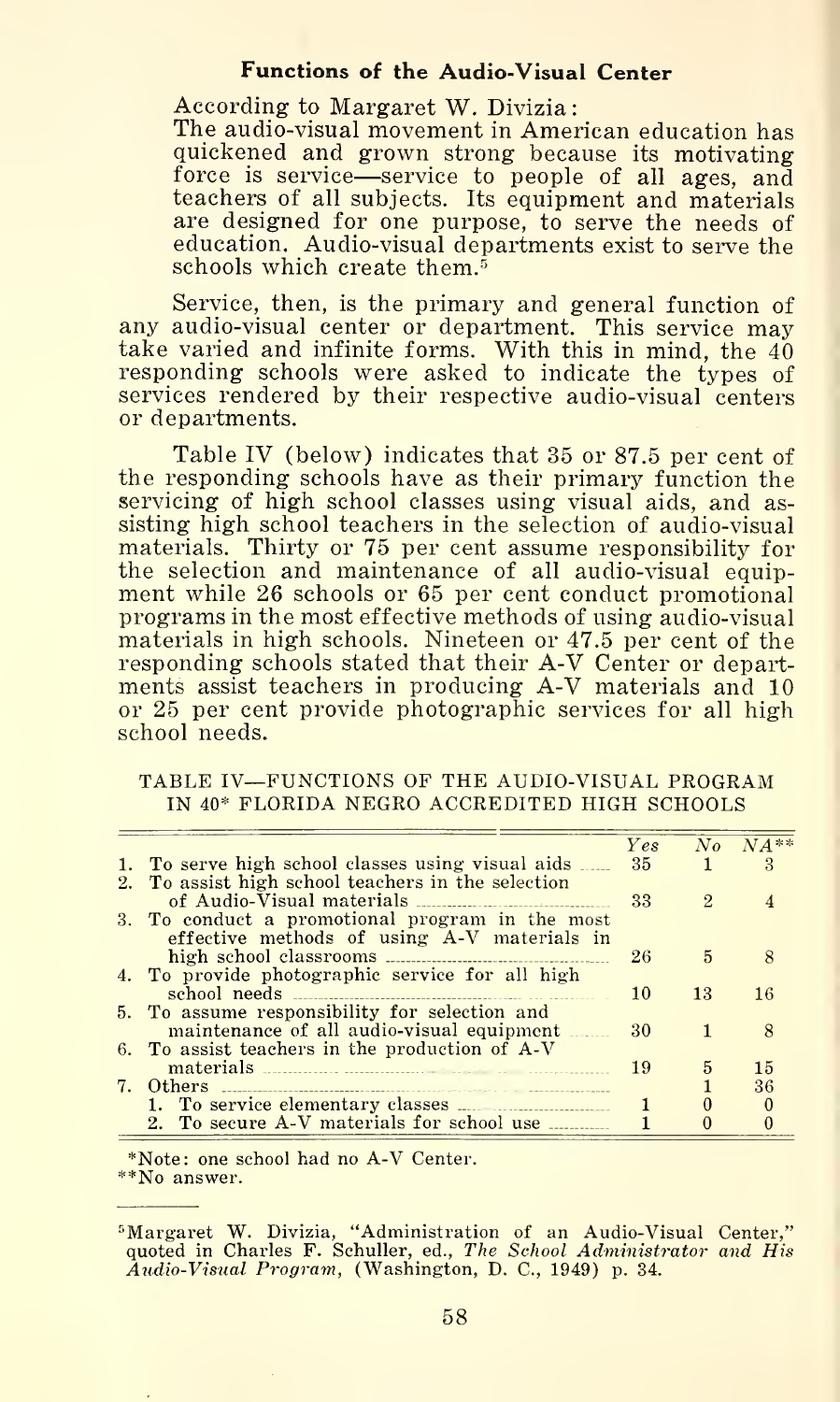Before an audio-visual program can be a going concern, it must have <sup>a</sup> budget—the sine qua non of an effective, developing program.

The Audio-Visual Commission on Public Information, an audio-visual public relations group organized in 1956, has the following to say on budgets for individual school programs

The commission believed that the minimum cost of the local school program should be (one per cent of the school's instructional budget; used to provide all materials of instruction except textbooks; and exclusive of all salaries.)

L. C. Larson, director for the Audio-Visual Center at Indiana University and U. S. delegate to the Paris UNESCO, stated that the annual pupil cost for instruction would run between \$250 and \$600 in the U. S. 'That means that with an average pupil cost of \$300 annually, educators cooperating for the highest effi cient use of the school dollar can employ the most modern teaching tools for only \$3 per pupil,' Larson explained.<sup>6</sup>

How did the 40 responding schools rate with reference to the proposed per pupil expenditure of AVCPI? As Table VI shows per pupil expenditures in 21 of the 40 schools (only 21 gave budget figures) ranged from a minimum of 10 cents to a maximum of \$1.50. The median expenditure was .52 per pupil and the average per pupil expenditure was 52 per pupil and the average per pupil<br>expenditure was 52 per pupil and the average per pupil<br>expenditure was 65.9 cents per pupil; both figures are far<br>below the recommended \$3 average of AVCPI. below the recommended \$3 average of AVCPI.

Audio-visual budgets may be determined on a per teacher basis, a per pupil basis, a per pupil in average daily attendance basis, a per building basis, a fixed per cent of the total budget basis and a per school basis within a given school system. As Table VI shows, of the 21 schools giving a budget figure,  $14$  or  $66\frac{2}{3}$  per cent use a per pupil basis for determining their audio-visual budgets. The per pupil basis, incidentally, is one of the most widely used methods of computing audio-visual budgets.

Despite the fact that only 21 or 52.5 per cent of the responding schools listed definite budget figures, 36 or 90 Despite the fact that only 21 or 52.5 per cent of the<br>responding schools listed definite budget figures, 36 or 90<br>per cent indicated that they received monies for audio-visual<br>use. (See Table V). Only 4 schools or 10 per c use. (See Table V). Only 4 schools or 10 per cent gave no answer to the budget question.

 $^6$ Charles F. Schuller, "The Audio-Visual Commission on Public Information," Educational Screen and Audio-Visual Guide, July 1957, p. 367.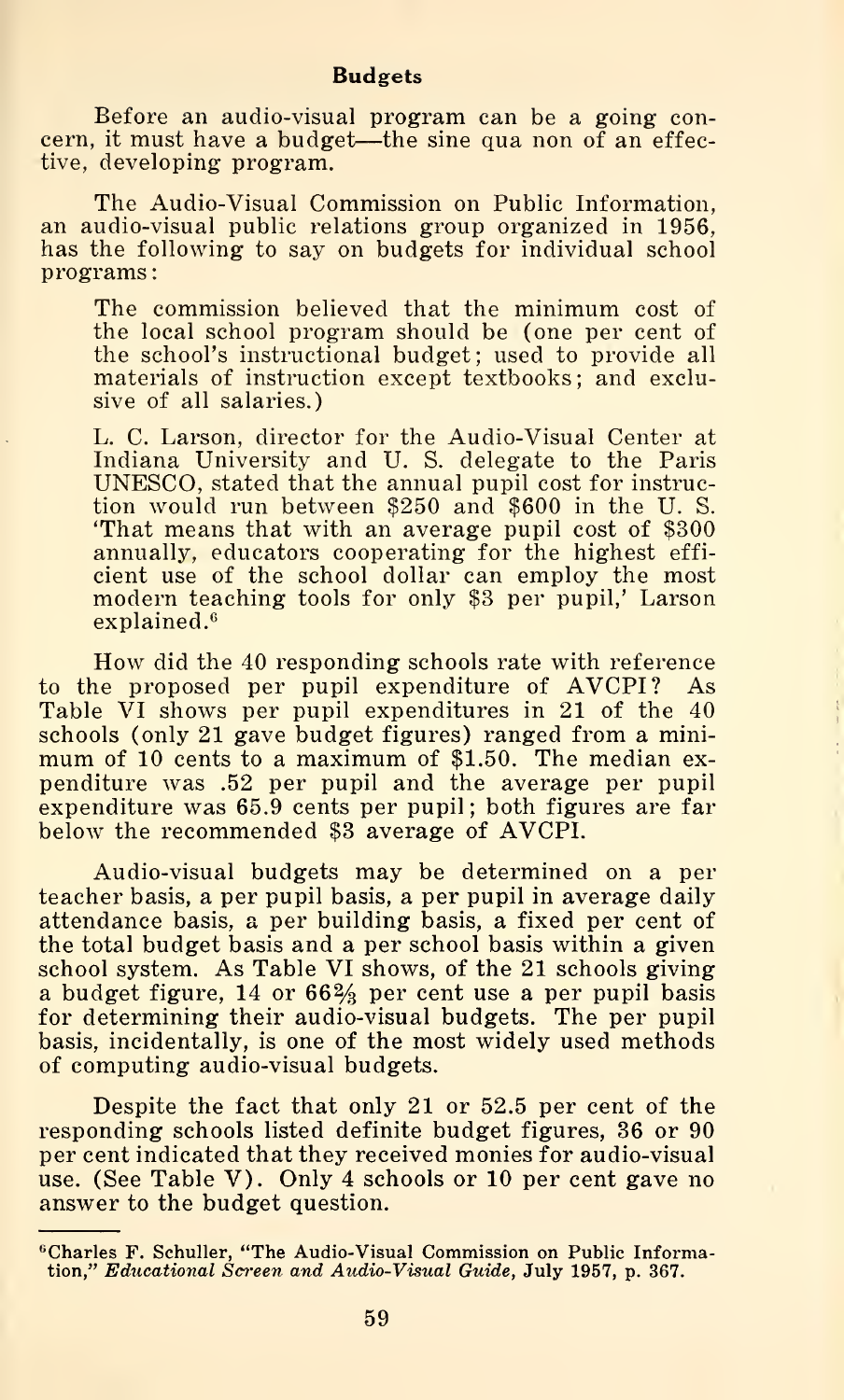#### TABLE V—SOURCES OF AUDIO-VISUAL EXPENDITURES IN <sup>40</sup> FLORIDA ACCREDITED NEGRO HIGH SCHOOLS

|                                                |    | Number Percentage |
|------------------------------------------------|----|-------------------|
|                                                | 23 | 57.5              |
|                                                |    | 15.0              |
|                                                |    | 10.0              |
|                                                |    | 5.0               |
|                                                |    | 5.0               |
|                                                |    | 2.5               |
| Instructional Materials Budget                 |    | 2.5               |
| County and State and Finances Raised by School |    | 2.5               |
| Total                                          |    | 100 O             |

## TABLE VI—BUDGETS OF AUDIO-VISUAL PROGRAMS IN <sup>21</sup> FLORIDA ACCREDITED NEGRO HIGH SCHOOLS, 1956-57

|     | Total        |      | Per Pupil                | Bases for                  |
|-----|--------------|------|--------------------------|----------------------------|
|     | Budget       |      | Enrollment Expenditures* | Determining Budget         |
| 1.  | S.<br>259.50 | 173  | \$1.50                   | Per Pupil                  |
| 2.  | 1,723.45     | 1175 | 1.47                     | Per Pupil                  |
| 3.  | 400.00       | 300  | 1.33                     | of Instructional<br>$25\%$ |
|     |              |      |                          | <b>Budget</b>              |
| 4.  | 684.00       | 684  | 1.00                     | Per Pupil                  |
| 5.  | 270.00       | 274  | .99                      | Per Teacher                |
| 6.  | 600.00       | 655  | .92                      | Need                       |
| 7.  | 450.00       | 601  | .75                      | Per Pupil                  |
| 8.  | 250.00       | 335  | .75                      | Per Pupil                  |
| 9.  | 375.00       | 646  | .58                      | Per Pupil                  |
| 10. | 894.00       | 1694 | .53                      | County-Wide Basis          |
| 11. | 384.00       | 735  | .52                      | Per Pupil                  |
| 12. | 164.00       | 328  | .50                      | Per Pupil                  |
| 13. | 570.50       | 1141 | .50                      | Per Pupil                  |
| 14. | 189.00       | 378  | .50                      | Per Pupil                  |
| 15. | 350.00       | 735  | .48                      | Per Pupil                  |
| 16. | 100.00       | 260  | .39                      | Per Pupil                  |
| 17. | 500.00       | 1500 | .33                      | Per Pupil                  |
| 18. | 475.00       | 1935 | .25                      | No Answer                  |
| 19. | 150.00       | 657  | .23                      | No Answer                  |
| 20. | 75.00        | 355  | .21                      | Per Pupil                  |
| 21. | $96.00**$    | 935  | .10                      | Size of the School         |
|     | plus repairs |      |                          |                            |

\*Figures to the nearest cent.

\*\*The amount for repairs was not given.

#### Promotional and Developmental Programs

It is now a well-established and widely accepted fact that audio-visual materials make for a more effective learning situation. Despite this fact, however, audio-visual programs in many schools are hampered because many teachers do not know how to use the equipment and materials provided by such programs, and many school administrators, though they are aware of the value of such programs, have not been thoroughly sold on them. In short, audio-visual programs, like all good products, must be sold to teachers.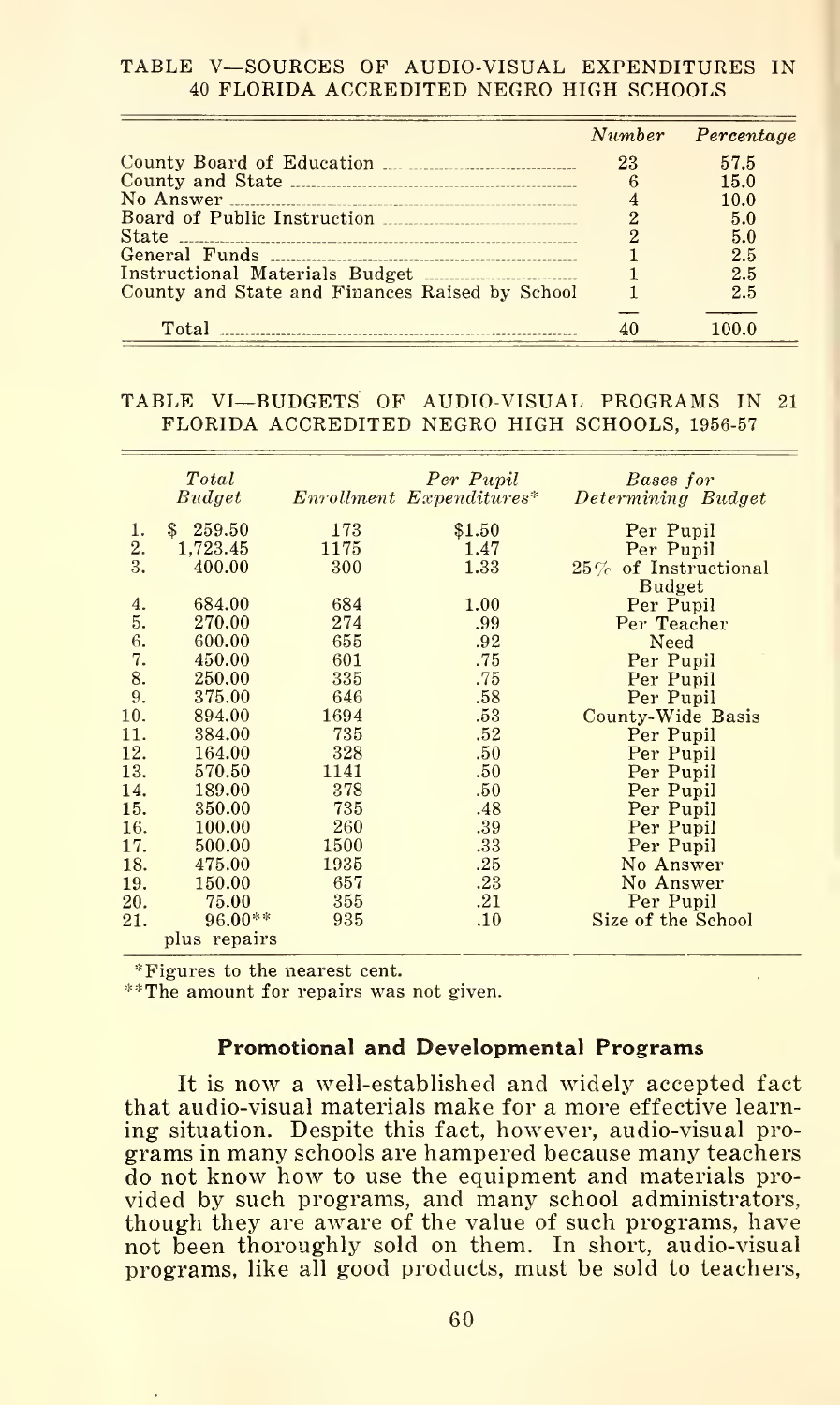administrators, parents and other interested groups. This is the function of the promotional programs.

A visual handbook prepared by the Audio-Visual Education Association of California which is composed of leaders in audio-visual education at all levels suggests the fol lowing check-list for promoting the use of audio-visual materials and equipment among in-service teachers, who, incidentally are the chief users of audio-visual equipment and materials in the individual schools:

- 1. Give demonstrations on the use of materials and equipment before teacher groups, or at faculty meetings.
- 2. Supervise use within the classroom.
- 3. Permit teachers to observe other teachers who use audio-visual materials well in your school and elsewhere.
- 4. Keep teachers informed concerning new materials, equipment, and new ways of use, and give them teacher's guides and manuals.
- 5. Preview materials in groups together and discuss their worth and possible use.
- 6. Encourage the production of slides, photographs and other simple aids.
- 7. Train teachers to use equipment with confidence.
- 8. Encourage teachers to take summer session classes and attend workshops and institutes in audiovisual education.
- 9. Encourage teachers to join professional organizations.
- 10. Help individual teachers by telling them about the materials they can use, and suggest ways of using them.
- 11. Bring in outside experts who can inform and stimulate teacher interest.'^

The 40 responding schools were asked to indicate methods used by them to promote effective methods of utilizing audio-visual materials among their teachers. They were also asked to comment on plans for future development of their audio-visual programs.

Twelve or 30 per cent of the 40 schools gave no an swer to the query concerning promotion while 21 or 52.5 per cent gave no answer to the query concerning development of their programs. In addition, six schools or 15 per cent answered the question concerning development

<sup>&</sup>lt;sup>7</sup>Setting Up Your Audio-Visual Education Program, (Audio-Visual Education Association of California), Stanford University Press, 1949, p. 25.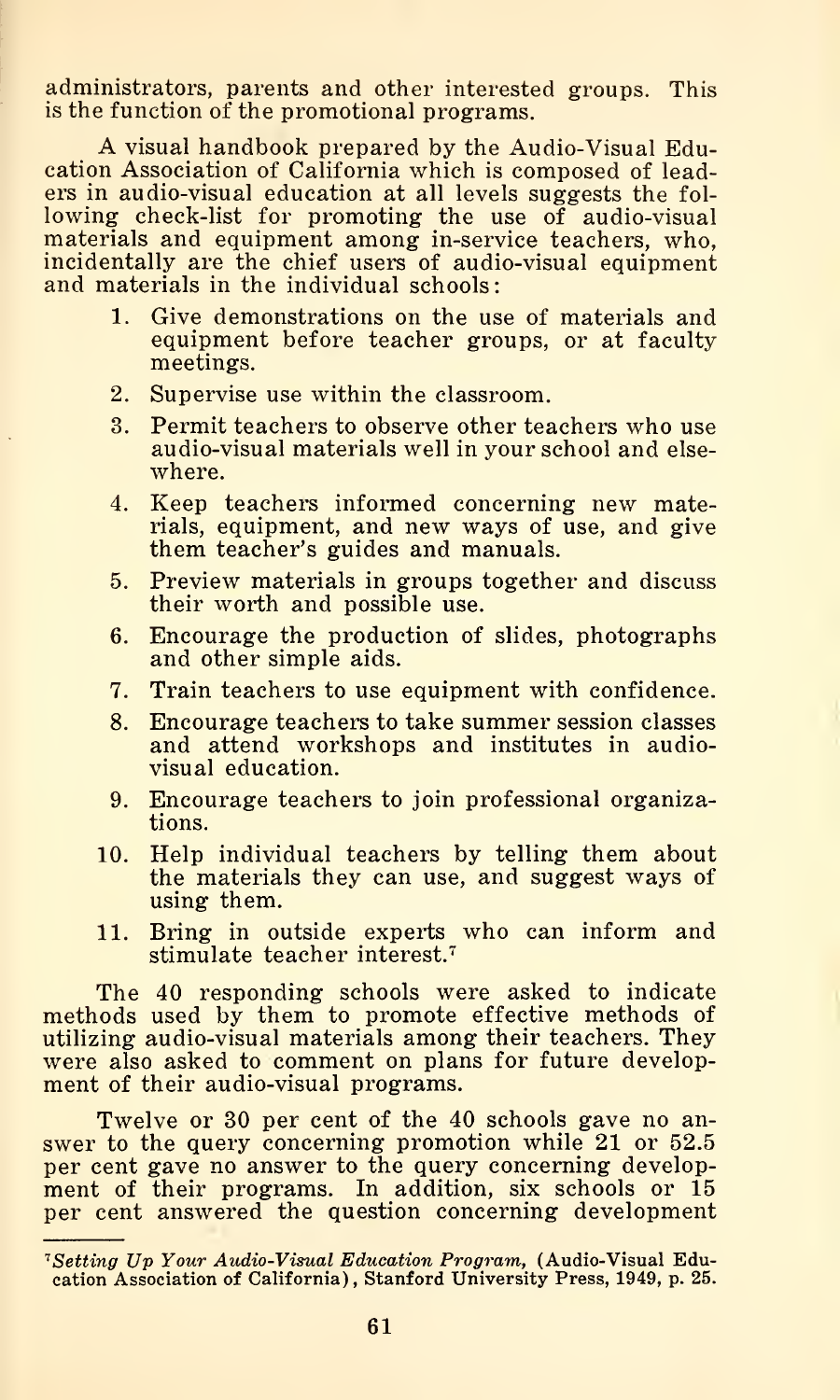by saying they hoped to develop programs but gave no definite plans for doing so.

Eight or 20 per cent of the 40 responding schools indicated that they use in-service training sessions to promote more effective use of audio-visual-materials. Approximately the same number indicated that they use demonstrations by teachers familiar with effective utilization, as well as demonstrations by visiting consultants and experts. Among other methods cited were keeping teachers informed through personal contact and through publications of available materials and new materials, as well as sources of free materials; placing materials catalogues in all departments; organizing student projectionists clubs; assisting teachers in selecting materials; group previews by faculty members; assisting teachers in programming and integrating audiovisual materials in their classroom lesson units; urging teachers to use audio-visual materials in their teaching and encouraging teachers to attend summer-school classes in audio-visual education.

Of the 13 schools stating plans for developing their audio-visual programs one had no specific plans, but hoped to develop its program. Among plans listed by the remaining twelve were: (1) plan to organize an audio-visual committee made up of members of each department; (2) plan to give in-service training to teachers in equipment operation during the pre-school conference in August; (3) plan to purchase more equipment and materials with a view towards expanding the program; (4) plan to build a more complete library of audio-visual source books and other audio-visual literature ; (5) plan to organize a camera club ; (6) plan to utilize available materials more fully and to take advantage of local and other helpful agencies; (7) plan to try to get a special audio-visual teacher to ade-<br>quately supervise, teach and distribute equipment and ma-(6) plan to utilize available materials more fully and to take advantage of local and other helpful agencies; (7) plan to try to get a special audio-visual teacher to adequately supervise, teach and distribute equipment a terials; (8) plan to begin a production program of slides and other materials, and (9) to develop an audio-visual aids room and work towards a more adequate budget.

#### Conclusions

1. The responding schools are definitely audio-visual conscious. All had audio-visual programs of some type. All had some audio-visual equipment. The data seem to indicate that the audio-visual movement has a solid foothold in Florida's Accredited Negro High Schools.

2. The majority of the responding schools—<sup>85</sup> percent—have directors and/or committees. In other words, most of the responding schools have organized programs with one person or several persons (committees) responsible for directing these programs. The data also indicates that the majority of the directors have had some kind of special training in audio-visual education.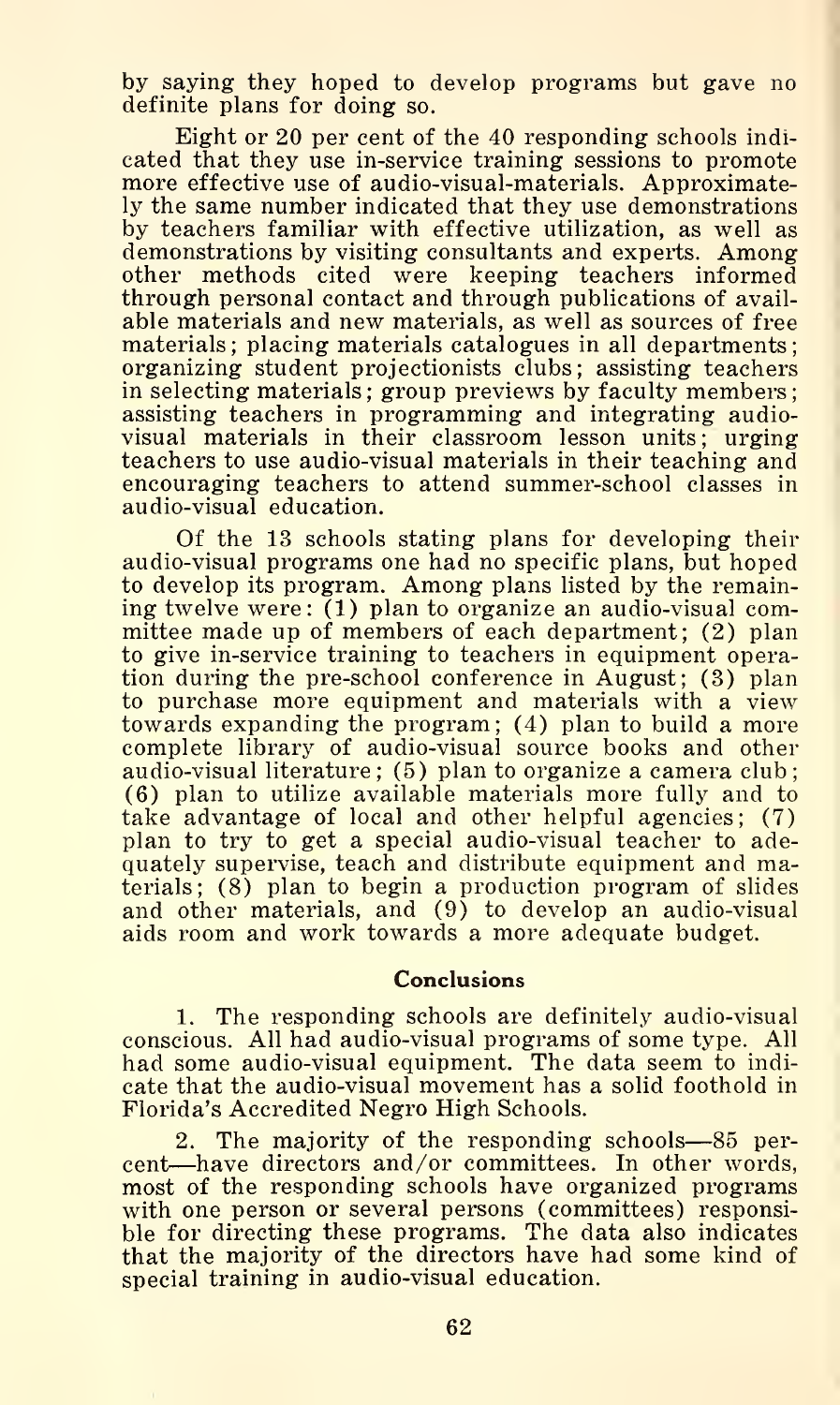3. Although a large number of the schools surveyed owned numerous pieces of certain types of equipment, notably record players and filmstrip projectors (one school had 12 record players for 1600 pupils and another school with 655 students owned 6 filmstrip projectors), not one school had the minimum equipment recommended by AVCPI although several had everything recommended ex cept all-channel television receivers. Despite this fact, how-<br>ever, most schools had a variety of equipment and materials. school had the minimum equipment recommended by<br>AVCPI although several had everything recommended ex-<br>cept all-channel television receivers. Despite this fact, how-<br>ever, most schools had a variety of equipment and materia

4. According to the data, 67.5 per cent of the responding schools housed their audio-visual centers in the school library. According to some audio-visual experts this is undesirable since librarians are not trained in audio-visual techniques, while others feel it is a desirable arrangement because it places all teaching materials—books, magazines, other printed matter and audio-visual materials—in <sup>a</sup> central source. From the data, it seems that housing the audiovisual center in the library is a widespread practice in Florida schools. Incidentally, no attempt was made to determine whether or not librarians served as audio-visual di rectors, although several schools indicated that this was the case.

5. The data indicated that procurement was not <sup>a</sup> problem. All of the responding schools make use of several sources for procuring audio-visual materials. Of particular significance was the fact that 80 per cent of the responding schools make use of free sources of materials. This becomes even more significant in view of the limited audio-visual budgets of the 40 responding schools.

6. Adequate budgets seem to constitute a major problem in the 40 responding schools. In fact, this may be the cause of most of the other problems faced by these schools, since all of them seem to be eager to develop better audiovisual programs. Perhaps more long-range planning and promotional activities would lead to larger audio-visual appropriations (52.5 per cent had no long-range plans for developing their programs) since planning and promotion help to sell the audio-visual program to administrators and others. These suggestions merit some consideration since only 21 of the 40 schools indicated that they had budgets earmarked specifically for audio-visual education.

only 21 of the 40 schools indicated that they had budgets<br>earmarked specifically for audio-visual education.<br>7. Examination of the data suggests that the respond-<br>ing schools are well aware of the functions of an audiovisual program. Functionally, according to the data, programs were lacking most in local production programs, that is, production of simple, audio-visual materials locally.

8. On the whole, the data indicated that small, rural schools had programs just as good (and in some cases better) as those schools in large, metropolitan counties.